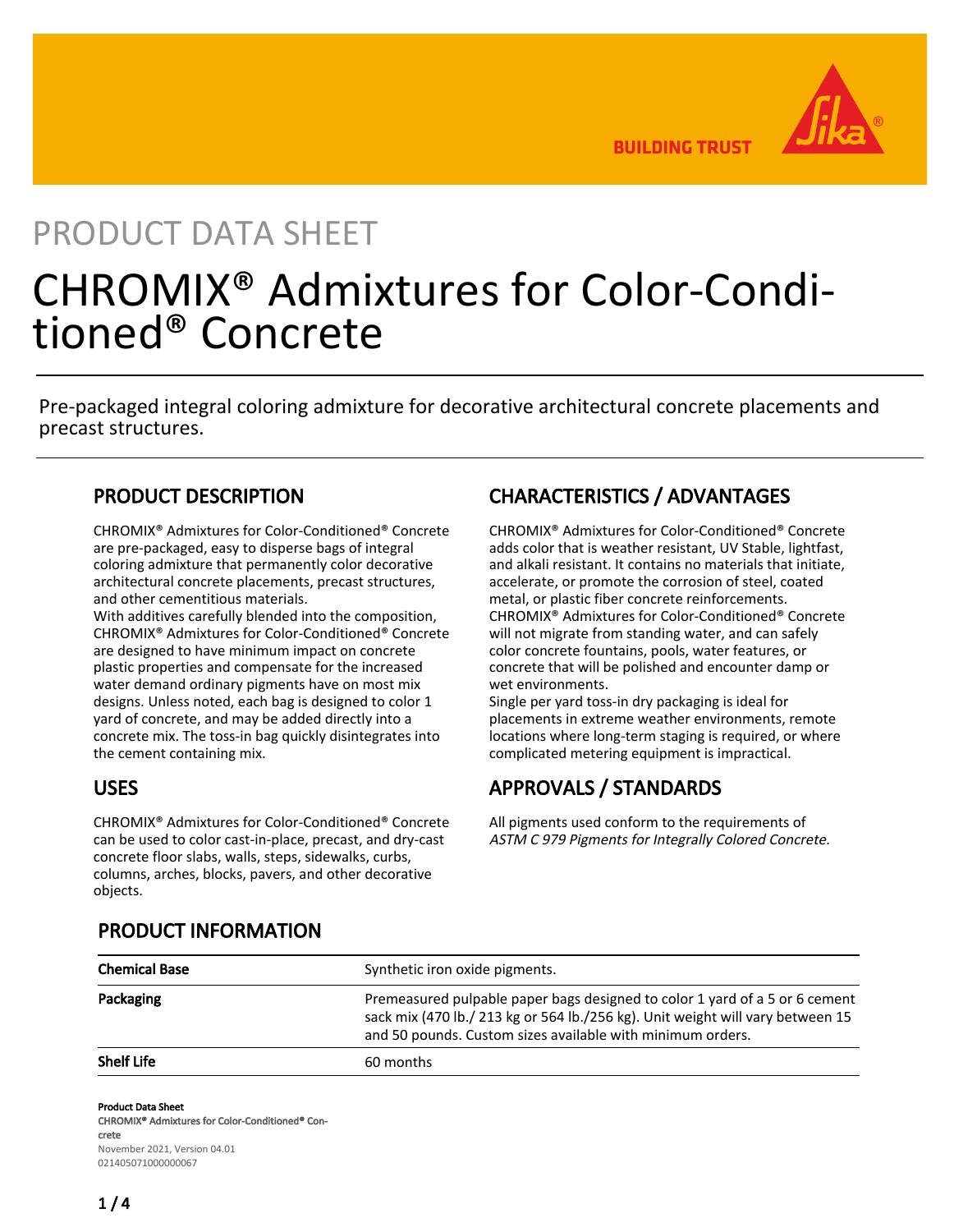| <b>Storage Conditions</b>                    | Keep dry, moisture free, and below 175 °F (80 °C).                                                                                                                                                                                                                                                                                                                                                                                                                                                                                                                                             |
|----------------------------------------------|------------------------------------------------------------------------------------------------------------------------------------------------------------------------------------------------------------------------------------------------------------------------------------------------------------------------------------------------------------------------------------------------------------------------------------------------------------------------------------------------------------------------------------------------------------------------------------------------|
| Appearance / Color                           | All colors depicted on Scofield's Color Chart A-312. Over 3,000 custom colors<br>available with order minimums.                                                                                                                                                                                                                                                                                                                                                                                                                                                                                |
| Volatile organic compound (VOC) con-<br>tent | Not applicable                                                                                                                                                                                                                                                                                                                                                                                                                                                                                                                                                                                 |
| <b>TECHNICAL INFORMATION</b>                 |                                                                                                                                                                                                                                                                                                                                                                                                                                                                                                                                                                                                |
| <b>Concreting Guidance</b>                   | CHROMIX <sup>®</sup> Admixtures for Color-Conditioned <sup>®</sup> Concrete is designed to have<br>minimal effect on concrete plastic and hardened properties, and to minimally<br>interact with other concrete admixtures. As all chemical admixture<br>interactions cannot be predicted, always test final mix designs with actual<br>materials to be used, and perform a jobsite test sections as described later in<br>this bulletin.                                                                                                                                                      |
| <b>APPLICATION INFORMATION</b>               |                                                                                                                                                                                                                                                                                                                                                                                                                                                                                                                                                                                                |
| <b>Recommended Dosage</b>                    | Color selection will determine the mix of ingredients placed into the toss-in<br>bag. Color saturation, and intensity will determine the amount required.<br>Typical dosages range between 0.2 to 10.0 pounds material per 94 pound<br>sack of cement. If supplementary cementitious materials such as fly ash or<br>blast-furnace slag are used in the mix, their weight must be added to the<br>weight of the cement when determining the correct dosage.                                                                                                                                    |
| <b>Mixing</b>                                | <b>Preferred Use Procedures</b><br>Toss-in bags can be introduced at any point in the concrete mixing process, as<br>long as enough mixing and time is given for the color to reach an unchanging<br>uniform appearance. Typically, this will take at least 5 minutes and 130 drum<br>revolutions at mixing speed. Automated delivery systems can be set to<br>introduce bags early in the batching process to minimize dusting. Care must<br>be taken to not allow disintegrating bags or product to become hung up on<br>mixing vanes or collect in spaces where the mix has limited motion. |

## BASIS OF PRODUCT DATA

Results may differ based upon statistical variations depending upon mixing methods and equipment, temperature, application methods, test methods, actual site conditions and curing conditions.

## LIMITATIONS

Do not use with chloride based accelerators.

## ENVIRONMENTAL, HEALTH AND SAFETY

For further information and advice regarding transportation, handling, storage and disposal of chemical products, user should refer to the actual Safety Data Sheets containing physical, environmental, toxicological and other safety related data. User must read the current actual Safety Data Sheets before using any products. In case of an emergency, call CHEMTREC at 1-800-424-9300, International 703-527-3887.

# APPLICATION INSTRUCTIONS

## Factors Influencing Final Color & Appearance

Colors represented on the CHROMIX Color Chart A-312 depict samples of broom finished concrete made with medium gray cement and cured with LITHOCHROME® Colorwax™.The final color and appearance obtained on the jobsite will be influenced by concrete composition, surface finishing technique, and curing compound/sealer selection.

Concrete composition variations that can impact color include cement type and color, aggregate selection, and the use of pozzolans such as slag or fly ash. Differences in sealer or curing compound type, such as water or solvent based, or if no sealer is used, can also influence final appearance.

Finishing techniques will influence final concrete appearance. Different tools such as wood floats, magnesium trowels, hard steel trowels, brooms, and edging tools, will each influence color, surface texture, sealer penetration, and final cured concrete appearance

**BUILDING TRUST** 

Product Data Sheet CHROMIX® Admixtures for Color-Conditioned® Concrete November 2021, Version 04.01 021405071000000067



 $2/4$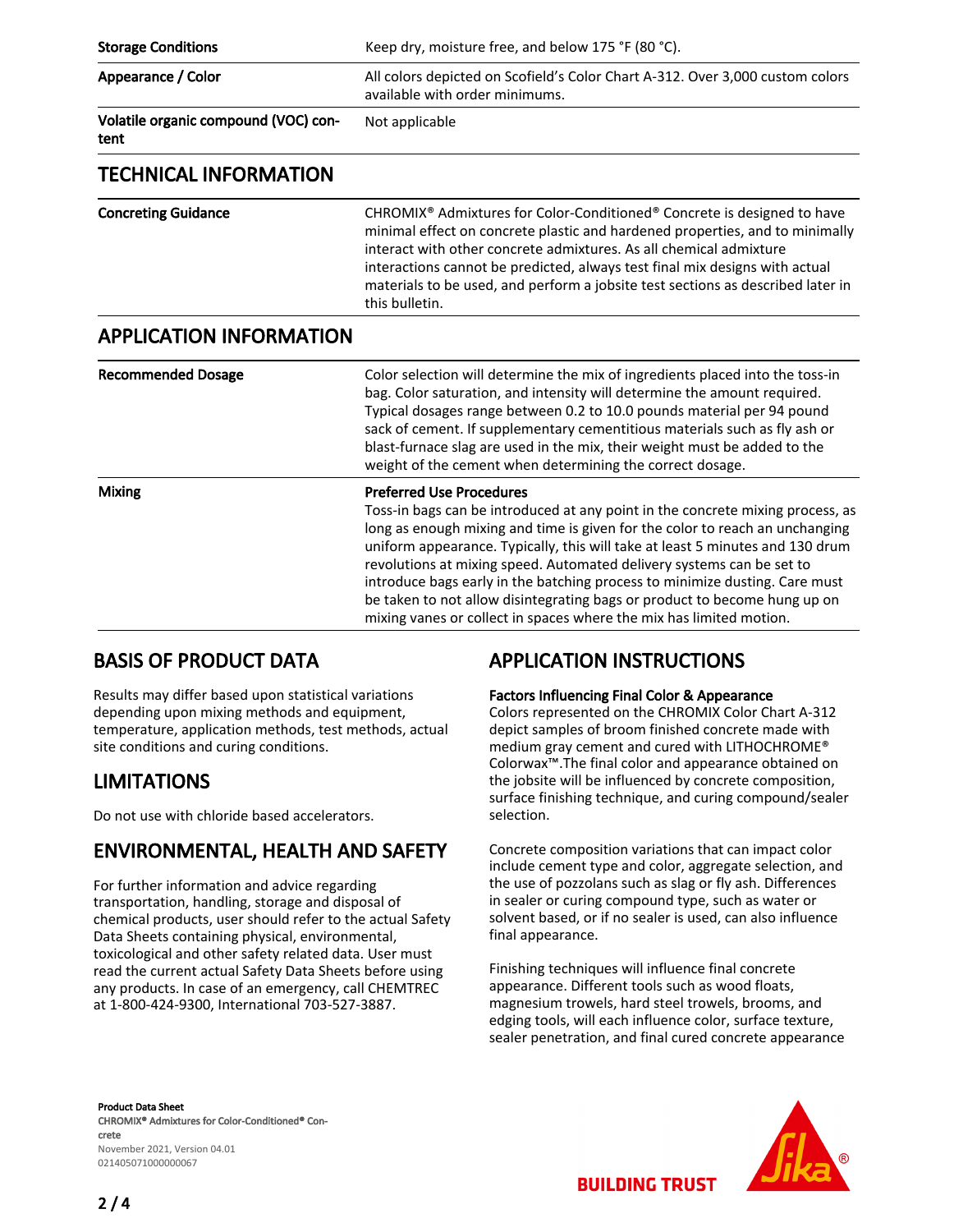differently. Do not change tool types once work has begun.

Changes in water content and water-to-cement ratio, both in the mix and on the concrete surface during finishing, can influence the final surface color. Mix designs that develop excessive bleed water can float non-uniform cement/pigment ratios, and cause uneven or weak coloring. Once mix designs are established, do not add water to alter concrete plastic properties. Do not add water to loosen partially cured loads. Do not use "watering" sprinklers as colored concrete cures, or use wet brooms and tools while finishing. Any of these will likely result in inconsistent concrete color.

## Placement and Finishing Tips

As freshly placed concrete cures, its color will vary with differences in surface moisture. Concrete curing in shaded areas or in the center of large slabs will surface dry slower than those exposed to sunlight or closer to form edges. This can cause color variations that will often fade with time. Avoid high salt aggregates that can cause efflorescence that can make color irregular. These visual differences can be long lasting, and raise questions about the quality of the concrete placement. Use LITHOCHROME Colorwax or COLORCURE® Concrete Sealer tinted to match the final color of the cured concrete to avoid these problems and deliver jobs that are uniform in color and appearance. Always evaluate composition and finishing techniques as described below.

### Placements to be Ground and Polished

Use 1 bottle of SCOFIELD® Ready-Mix Truck Defoamer per concrete truckload to minimize bug holes and air voids.

### Reinforcing Fiber Interactions.

If high air content is experienced with competitor reinforcing fibers, pre-wet the fibers by tumbling in the mixer three minutes with water, colorant, and 1 bottle of SCOFIELD® Ready-Mix Truck Defoamer per truckload before batching concrete into the mixer.

### Jobsite Test Sections

Prior to large scale production, the concrete or cementitious mix design for each color to be produced must be made. Conduct small scale testing to demonstrate concrete from the mix design meets all slump, flow, air content, compressive strength, and any other required concrete specifications.

Prior to general jobsite use, representative Jobsite Test Section(s) or "Mock-Ups" must be produced and approved for each individual concrete color mix design, surface finish/texture, and for each curing compound/sealer combination that will be created.

Use Jobsite Test Sections to verify entire system suitability including frame/mold and foundation

Product Data Sheet CHROMIX® Admixtures for Color-Conditioned® Concrete November 2021, Version 04.01

021405071000000067

 $3/4$ 

preparation methods, surface concrete specification compliance, finishing techniques, safety procedures, and achieved performance of the fresh and fully cured concrete. When applicable, test completed systems for wet and dry slip resistance. Evaluate polishing or coating application techniques, final color, and visual appearance. Do not proceed with products, techniques, or finishing systems that do not meet required specifications or meet with site owner approval.

Selected Jobsite Test Sections should be in close proximity to the larger job area, and made from the same concrete mix design that will be used on the larger project. Test sections should be sized to be representative of the finished project, and be produced by the same workers who will perform the project installation.

# OTHER RESTRICTIONS

See Legal Disclaimer.